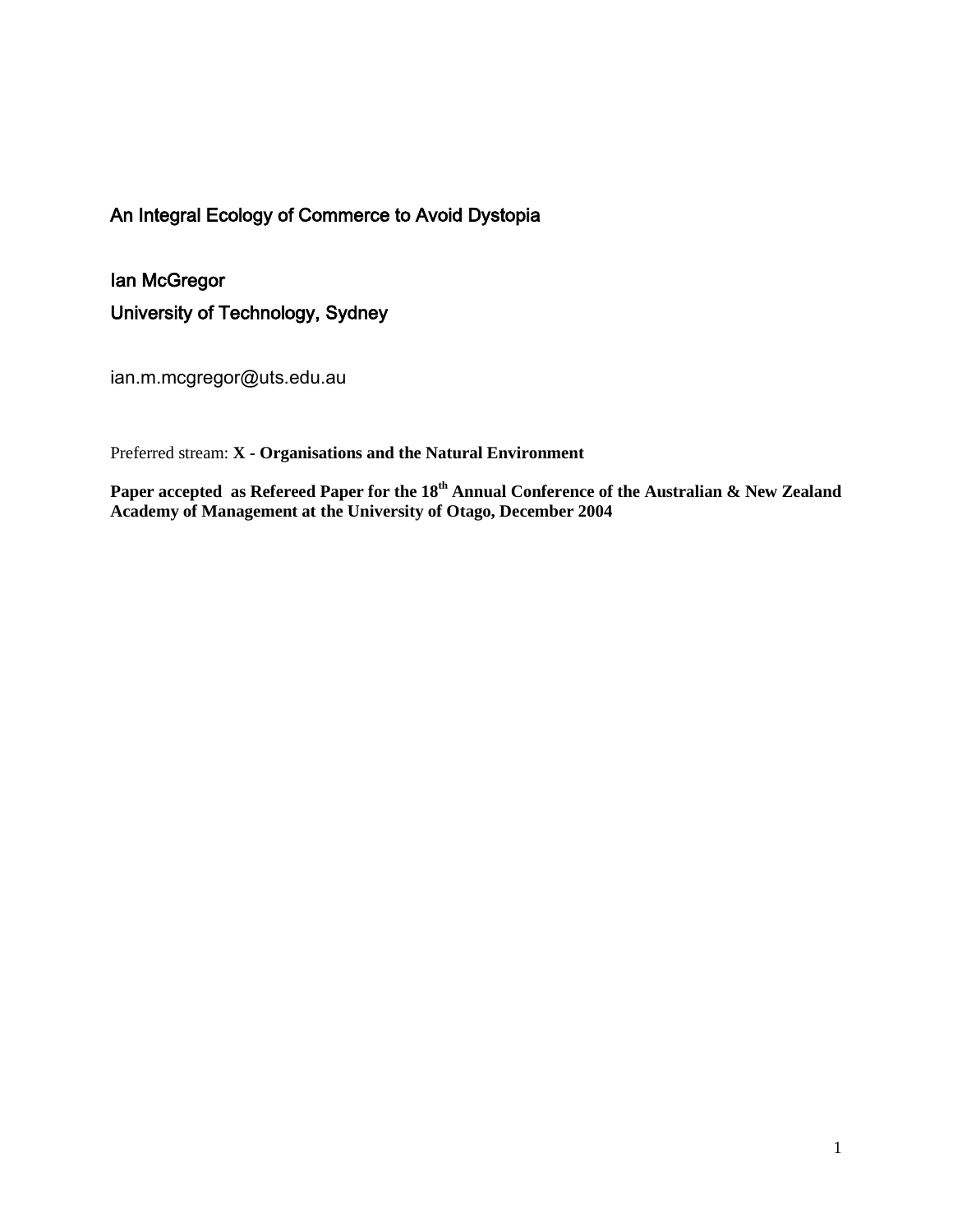### **An Integral Ecology of Commerce to Avoid Dystopia**

*The world has enough for everyone's need, but not everyone's greed. – Mahatma Gandhi*

### **Abstract**

Sustainable Development requires that our economic and business systems must operate in a way that sustains the earth's ecosystems for future generations. Most businesses continue to grow consumption, resource usage, emissions, waste and pollution from levels that are already above ecologically sustainable levels. Pressure for unsustainable economic growth comes from an increasingly powerful corporate sector, which is locked into a system that requires continually increasing revenues and profits usually achieved through increased resource use and increased pollution and waste. Australian society does not know whether it is meeting the stakeholder needs of future generations and the environment. An Integral Approach to Sustainable Development is proposed to address the extremely complex societal change problem posed by moving to Ecologically Sustainable Development.

### **Introduction**

It is more than 30 years, since *Limits to Growth* (Meadows 1972) raised the issue of whether sustainable economic growth was an oxymoron. The debate has continued ever since, whether economic growth and environmental/ecological sustainability were compatible. In 1987, *Our Common Future* (WCED 1987) was issued in response to a request by the United Nations. This defined Sustainable Development(SD) as:

*"Sustainable development meets the needs of the present without compromising the ability of future generations to meet their own needs* (WCED 1987)."

Over 10 years ago, Paul Hawken (1993) suggested an approach to this problem for business in *Ecology of Commerce.* He defined Sustainability, in a similar way to the above Sustainable Development definition:

*"Sustainability is a state where the demands placed on the environment by people and commerce can be met without reducing the environment's capacity to support the demands of future generations."*

The paper initially reviews some of the reasons for the lack of progress by business towards SD against the eight objectives for business in relation to SD proposed by Hawken(1993). It then aims to identify and examine some of the systemic reasons for this extremely disturbing lack of progress by business and society towards an ecologically sustainable triple bottom line.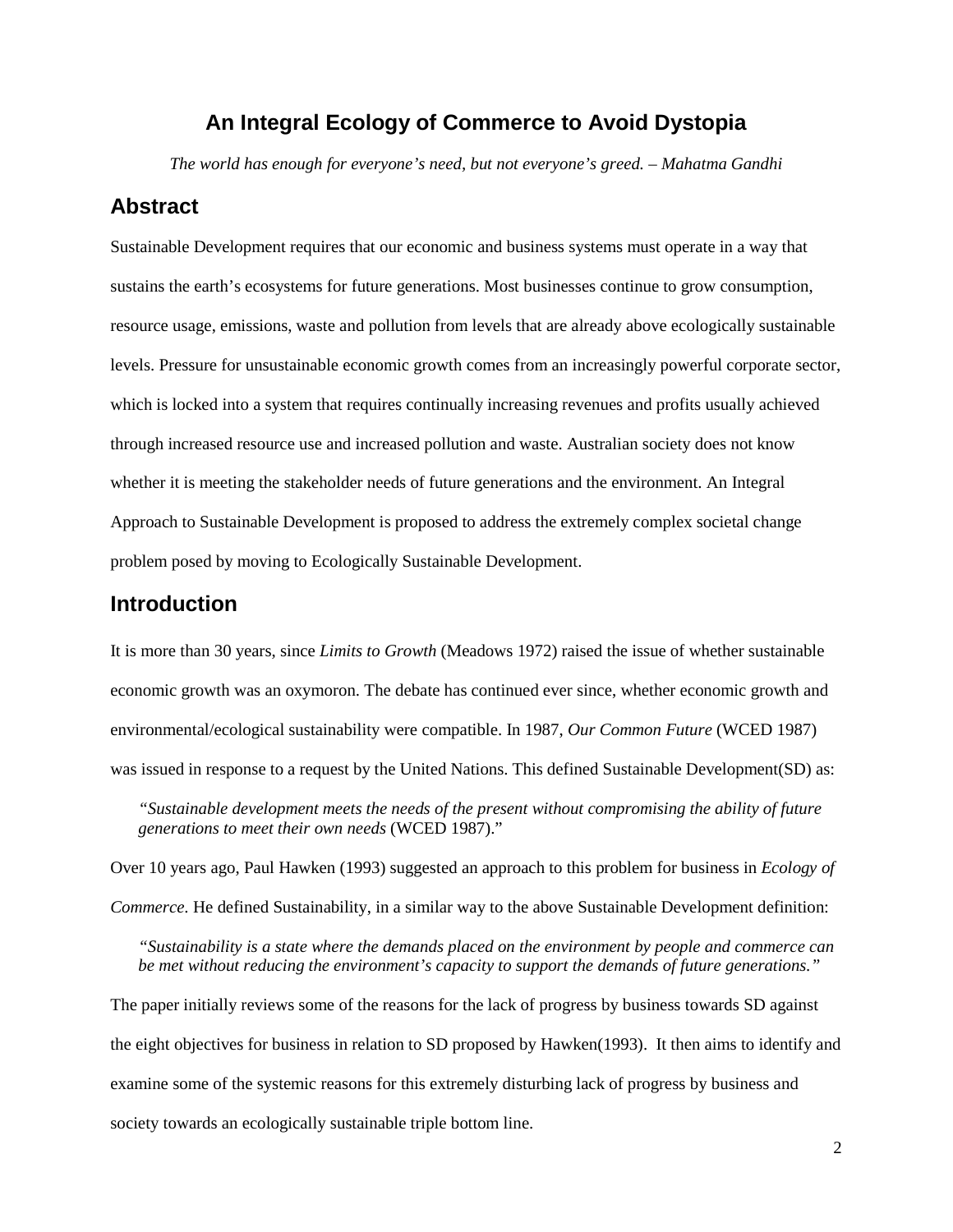It then proposes some societal strategies, using the Natural Step system conditions for ecological sustainability (Robert, Schmidt-Bleek et al. 2002) and the Integral Framework (Wilber 2001) as a strategic integral framework as ways which may address this extremely serious problem.

# **Eight Objectives for the Ecology of Commerce**

Hawken (1993 pp xiv-xv) proposed the following eight objectives for business in order to ensure that

society made the needed progress towards sustainability:

- *1. "Reduce absolute consumption of energy and natural resources in the North (developed world) by 80% in the next 50 years.*
- *2. Provide secure, stable and meaningful employment for people everywhere.*
- *3. Be self-actuating as opposed to regulated or morally mandated.*
- *4. Honour market principles.*
- *5. Be more rewarding than our present way of life*
- *6. Exceed sustainability by restoring degraded habitats and ecosystems to their full biological capacity.*
- *7. Rely on current income.*
- 8. *Be fun and engaging, and strive for an aesthetic outcome."*

He does give much more detail on what is meant by these objectives in the preface and elsewhere in to the book. He also claims that no other institution in the modern world than business is powerful enough to foster the necessary changes required to progress towards sustainability. More than 10 years since the Ecology of Commerce was published, it is therefore valuable to review business's progress towards these eight objectives for sustainability as part of a radical redesign of society that Hawken (1993) and many others among them (Meadows, Meadows et al. 1992; Daly and Townsend 1993; Bossel 1998; Costanza 1999; Schor and Taylor 2002; Slaughter 2004) have stated is needed for SD.

1. Reduce absolute consumption of energy and natural resources by 80% in the next 50 years

If substantial progress were being made towards this objective, you would probably expect in the first 10 of the 50 years for energy and resource use to stabilise before being reduced significantly. However, resource use, waste and greenhouse gas emissions are still increasing in most OECD countries, including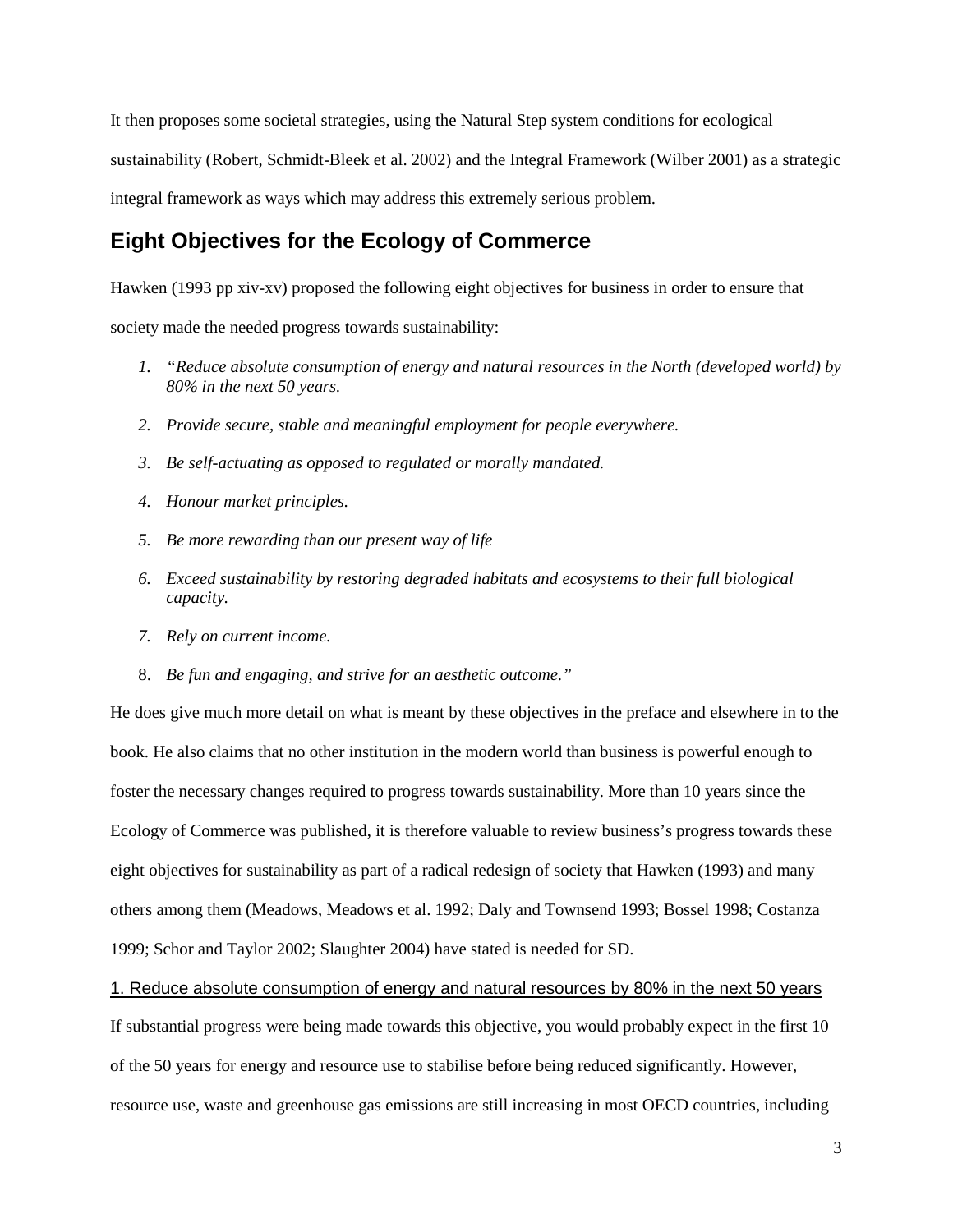Australia and New Zealand, albeit at a slightly slower rate than overall economic growth(OECD 2002). Despite a huge amount of rhetoric about eco-efficiency from the World Business Council for Sustainable Development (World Business Council for Sustainable Development Accessed February 2004), other business organisations and corporations, global energy and resource use continues to grow (World Resources Institute, United Nations Development Programme et al. 2002; Worldwatch Institute 2002) from already unsustainable levels (Wackernagel, Schulz et al. 2002)

#### 2. Provide secure, stable and meaningful employment for people everywhere

The top 200 firms by revenue, globally, by the year 2000 represented almost 30% of world GDP (economic activity) and only employed less than 1% of the global workforce (International Forum on Globalization 2002). In addition, a huge proportion of the global working population would not be included in most measures of the global workforce. The business system, as discussed in more detail later, puts pressure on business to continually reduce costs, often through reducing employment and also outsourcing to lower wage countries that often offer employees extremely poor pay and often dangerous working conditions (Derber 1998). The ILO estimates worldwide unemployment at 186 million (International Labor Organisation 2004) – over 7 times the total population of Australia and New Zealand. The same report estimated the "working poor" - defined as those living on \$1 a day or less - has remained at 550 million. That is more than double the population of the USA. We are therefore clearly still a long way from providing secure, stable and meaningful employment for people everywhere.

#### 3. Be self-actuating as opposed to regulated or morally mandated

Hawken (1993) acknowledges that governments have a critical role to play but "that role must coincide with the natural impulses of society" which in his view seem mainly to relate to personal freedom, free enterprise and market choice. Most businesses still see their primary responsibility being to their shareholders to make ever increasing profits (Derber 1998; International Forum on Globalization 2002), However, in order to achieve this over the longer term they do take into account the wide variety of stakeholders that may have a significant impact on their business (Hanson, Dowling et al. 2001). Future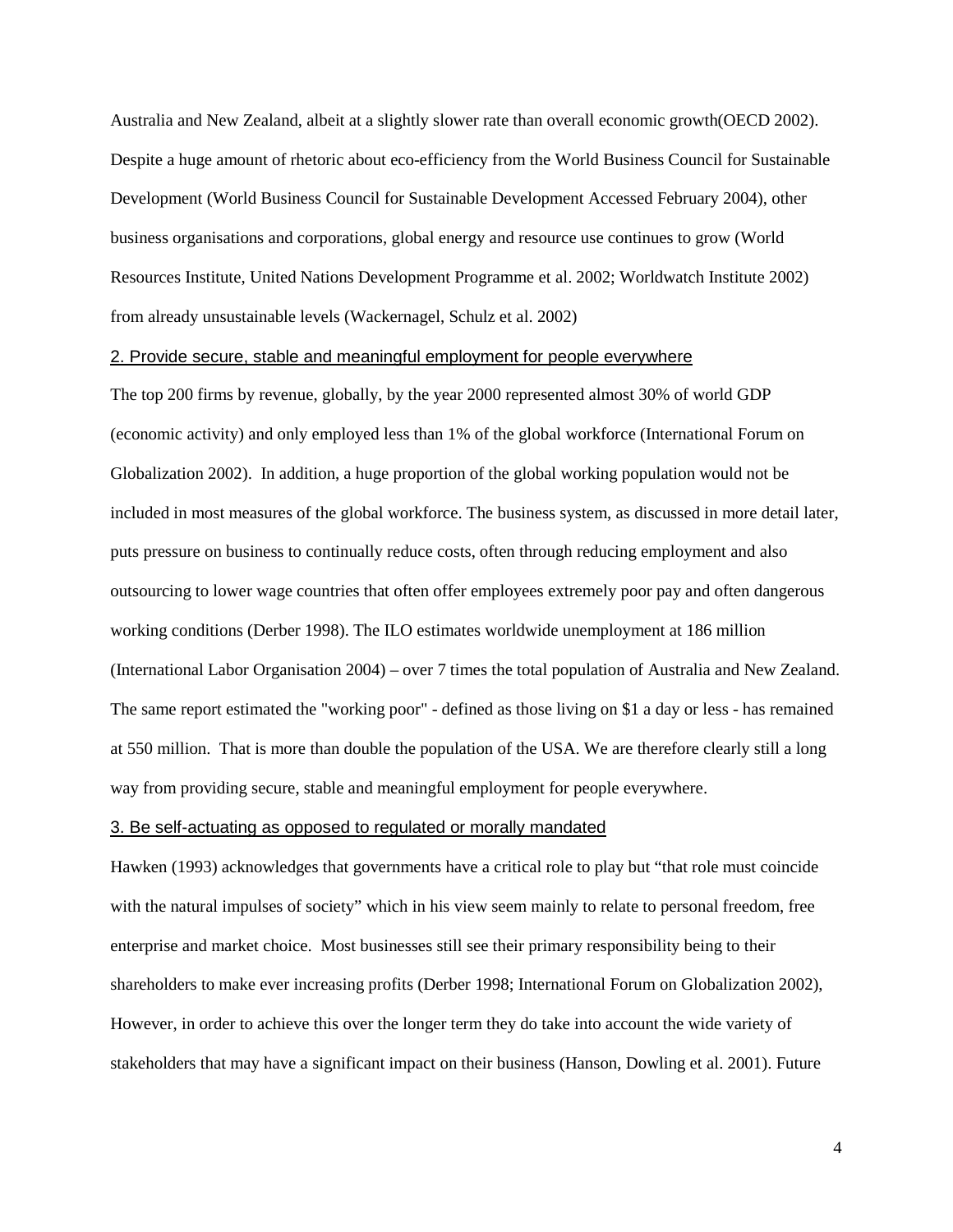generations and nature do not generally feature amongst the stakeholders considered by most businesses, although the environment is increasing seen as important(Dunphy, Andrew et al. 2003). The problem is that businesses, particularly publicly owned corporations, are locked into the current unsustainable system. What makes the current system unsustainable will be explored in more detail later in the paper. Without substantial changes to the system, business will not be constrained by ecological limits. Hawken (1993) puts forward a similar viewpoint:

*"As hard as we may try to become sustainable on a company-by-company level, we cannot fully succeed until the institutions surrounding commerce are re-designed."*

#### 4. Honour market principles

"Let the free market decide" is a strong mantra of the current era. However, even some of those who have benefited greatly from their understanding of it, such as billionaire financier, George Soros (1997) argues that today's market fever "undermines the very values on which open and democratic societies depend". Hawken recognised that current market structures did not properly value non-renewable resources and eco-system services and notes that competitive well-informed markets are good at setting prices but incapable of determining ecological or environmental costs. He proposed market mechanisms, such as carbon taxes to reduce greenhouse gas emissions and other green taxes to ensure ecologically sustainable production processes and sees the role of governments as ensuring that businesses pay the "true costs". Most governments have, however, made little progress in this direction. Australia has not signed the Kyoto Protocol, partly (or possibly mainly) due to pressure from the resource and coal lobby (Bulkeley 2000).

Hawken (1993), however, seems to contradict himself by stating, "We can't just ask people to pay more to save the planet. They won't do in some cases – and can't in most." Most of the people in developed countries, including Australia and New Zealand, can afford to pay more to save the planet, without any significant hardship. Many people in underdeveloped countries can't afford to pay more – but they do not consume much. We can help them save the planet by, for example, providing an ecologically sustainable way of life that does not force them to cut down forests just to survive.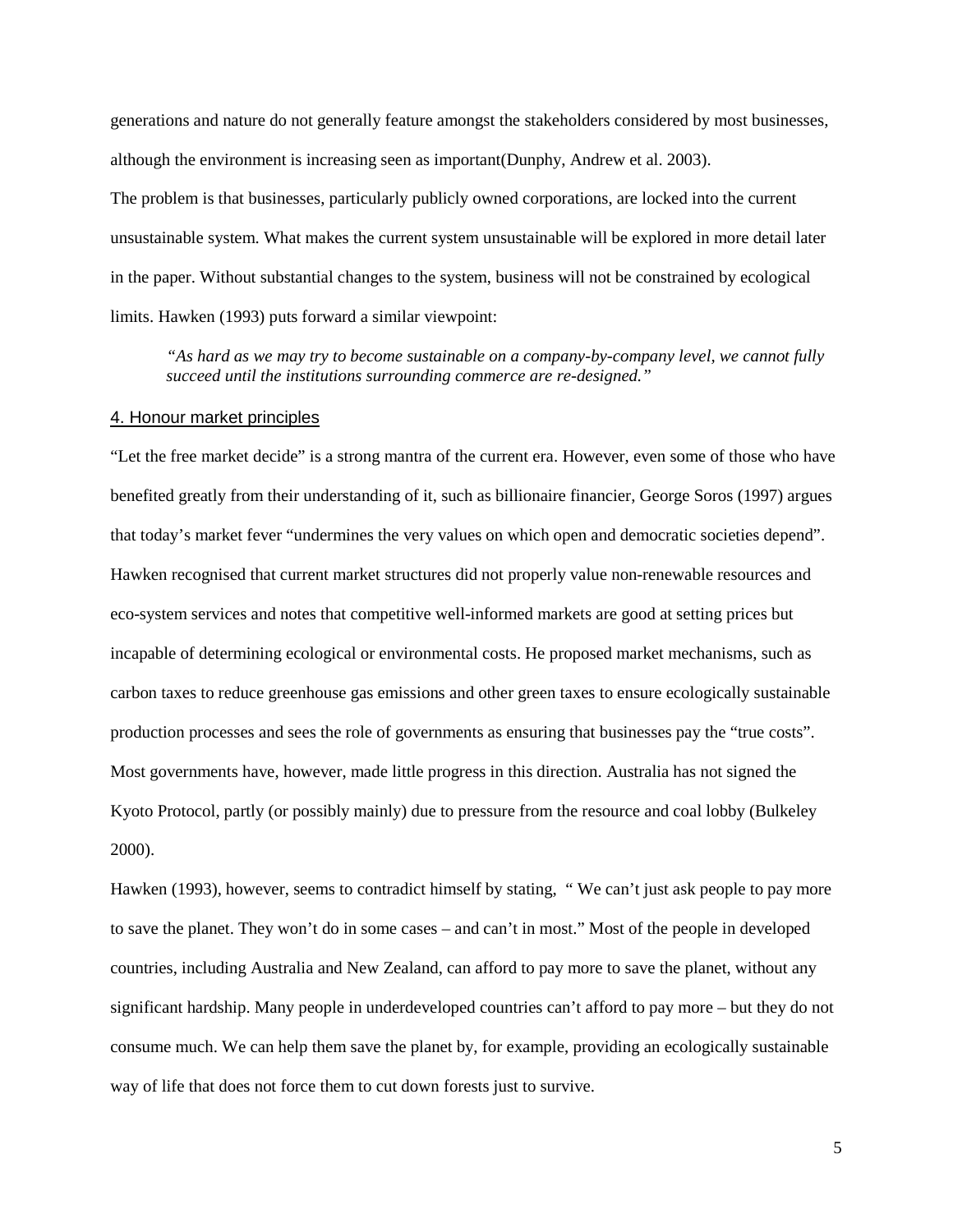Markets clearly do not price environmental services and recognise ecological limits (Daly and Farley 2004). The value of ecosystem services is estimated at between 4 and 5 times Gross World Product (GWP) in 2000 (Boumans, Costanza et al. 2002). Ecosystem services are not generally sold and business does not make profits from these ecosystem services, which are much more valuable and more irreplaceable than almost all marketed goods and services. In Australia, we do not know whether we are maintaining essential ecological processes and life support systems (Environment Australia 2002).

#### 5. Be more rewarding than our present way of life

Except for France, where the government has implemented work-time reduction, in most countries many of the full-time employees of businesses are working more hours than a decade ago, particularly those who are not paid or would not dare to ask to be paid overtime(Hayden 1999). In the developed world, we spend more, buy more stuff, consume more (become increasingly obese – even as children) and are no happier (Schor and Taylor 2002; Hamilton 2003; Layard 2003). Business wants to increase revenues by having us buy more goods and services – not improve the quality of our lives.

# 6. Exceed sustainability by restoring degraded habitats/ecosystems to full biological capacity

Hawken (1993) states that:

#### "*We have also probably already passed the point where present planetary resources can be relied on to support the population of the next forty years."*

It is proving difficult to get businesses to stop destroying habitats and ecosystems due to their desire not to change from business as usual. The idea of getting business to restore degraded habitats will require a radical redesign of our societal and business systems. This is discussed in much greater detail by Hawken(1993) but we seem to have made little or no progress towards this goal.

#### 7. Rely on current income

In this case, Hawken is referring to "natural income" – particularly the energy income available from natural, renewable sources (solar, wind etc). In order to do this he states that this will need:

*"redesigning of all industrial, residential, and transportation systems so that everything we use springs easily from the earth and returns back to it."*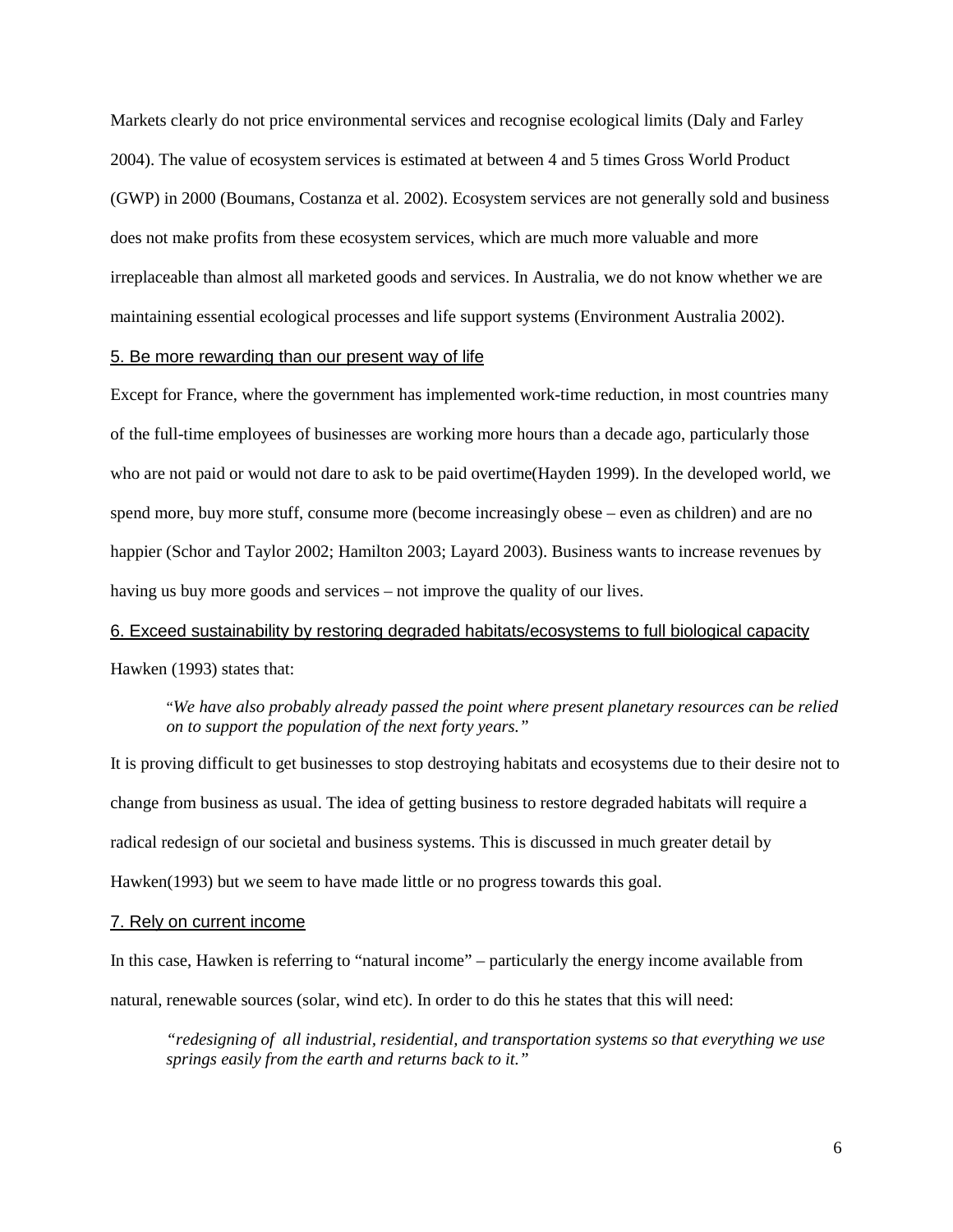The Natural Step identified three ecological system conditions to achieve environmental/ecological sustainability (Robèrt 1997) which will be discussed in more detail later in the paper. The objectives for a sustainable "ecologically rational" business sector would therefore include ensuring that we met these system conditions.

As one of world's and Australia's leading futurists said Richard Slaughter said recently:

*"The most likely futures are pretty awful, scenarios that no sane person would wish to live in. This is based on continuing human impact on the global environment, not just global warming--which is bad enough--but the impact on other species, on wildlife extinctions, on soil loss or tropical forests.*(Slaughter 2004)"

This is a strong reminder that we are not living within our current income and are continually reducing the environment's capacity to support the demands of future generations.

#### 8. Be fun and engaging, and strive for an aesthetic outcome

Hawkens states, "government, business, and environmental organizations cannot create a sustainable society" but daily acts of eager citizens. Under our current system in the developed world our eager citizens borrow more money, to buy more stuff, to impress more people which consumes more resources and energy and business wants them to do this so it can make more profit (Princen, Maniates et al. 2002; Schor and Taylor 2002; Hamilton 2003). When the Business Council of Australia is promoting "downshifting"(Hamilton and Mail 2003), in order to achieve ecological and social sustainability, the business sector may then be fostering the necessary changes required to progress towards SD.

### **Reasons for Lack of Progress by Business towards Sustainable Development**

Businesses were central to the creation of the technology and wealth that transformed society in the last two centuries. They provide most of the products and services that people consume. And they invent, design, develop and market those products and services, so that they shape market demand and the environmental impacts of consumption. The business community, along with the mass media and governments, has also helped to promote and affirm a culture that emphasises the core values of economic rationalism and consumerism: economic growth, markets, material prosperity, individual success, technological progress, and consumer choice. The problem is that businesses, particularly publicly owned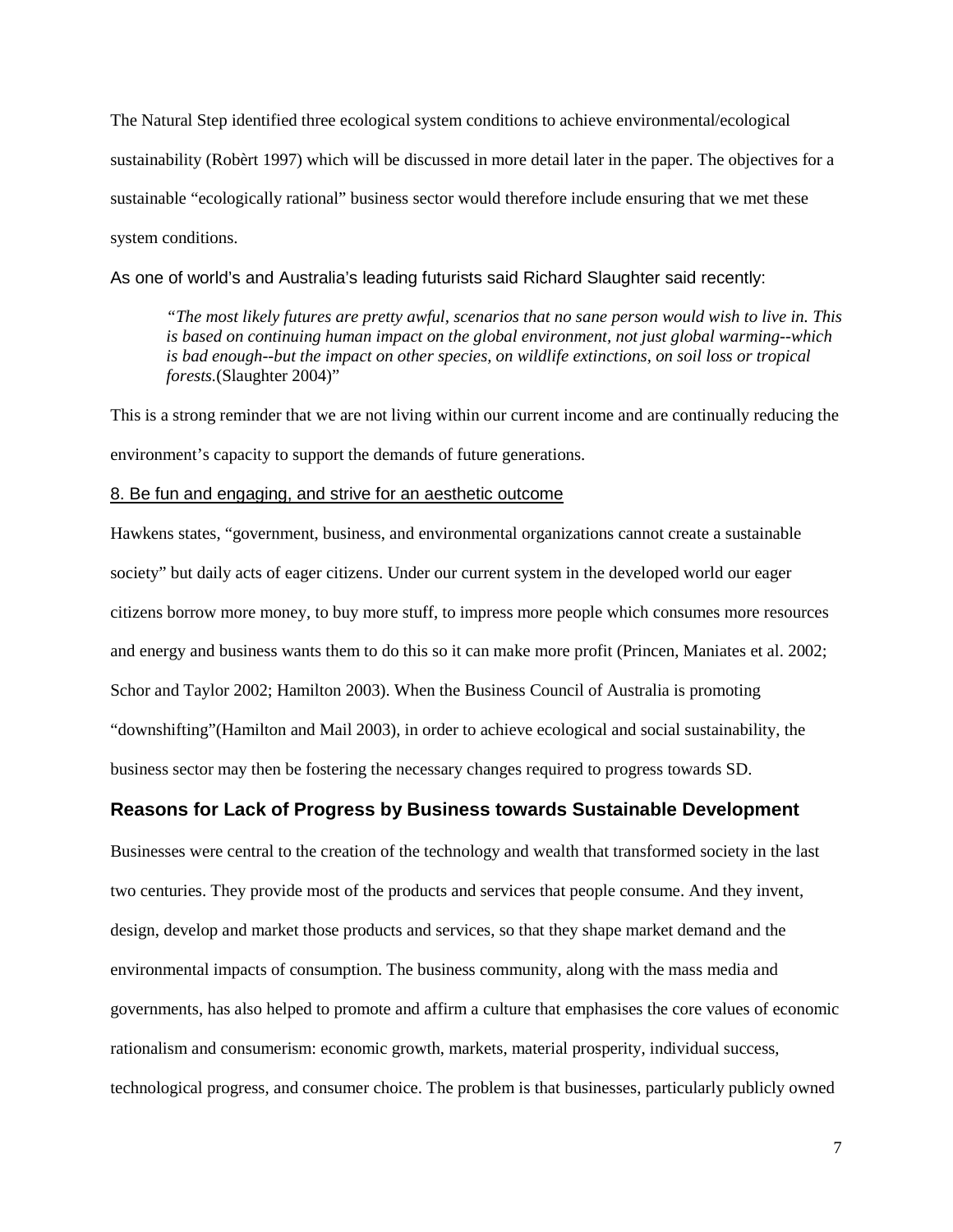corporations, are locked into the current unsustainable system and without substantial changes to the system, business will not be constrained by ecological limits.

Hawken (1993) states: " the ultimate purpose of business is not, or should not be, to make money." Longterm growth of profits through developing and maintaining strategic competitiveness remains the primary focus for almost all major corporations (Hanson, Dowling et al. 2001). This is because the economic and financial systems within which these businesses operate require that there is focus not only on profits for shareholders but continual growth of profits to provide increases in the share price (Weston and Brigham 1975). The directors and management of these businesses are also focussed on growing profits because poor profit growth often leads to a company being taken over or, a change of Chief Executive and executive management by the Directors (Hanson, Dowling et al. 2001). If the business is taken over, job losses among the directors, staff and the management of that business are commonplace (Hanson, Dowling et al. 2001). Whilst these views are valid within the current paradigm, they do not address the urgent requirement for a shift in that paradigm to protect nature and the rights of future generations. This paper aims to demonstrate why that paradigm shift is urgently needed and begins to explore some pathways that might bring it about.

Most businesses do recognise that they have responsibilities to other stakeholders - employees, customers, suppliers, government, society etc (Hanson, Dowling et al. 2001) and some major businesses are reporting on a Triple Bottom Line - Economic (Profit/Financial), Social and Environmental (Elkington 1997; Global Reporting Initiative 2003). Under the current system within which corporations operate, considerations of these other stakeholders and other broader issues, such as ecologically and socially sustainable development however, will always tend to be a secondary issue for businesses due to the way the system currently operates requiring businesses, particularly publicly-owned corporations, to grow profits in order to survive.

The institutional framework within which these publicly owned corporations operate ensures that the primary focus is on profit and profit growth, even although the corporation may report a triple bottom line or place a major emphasis on corporate citizenship. One of the reasons for this is that the most intense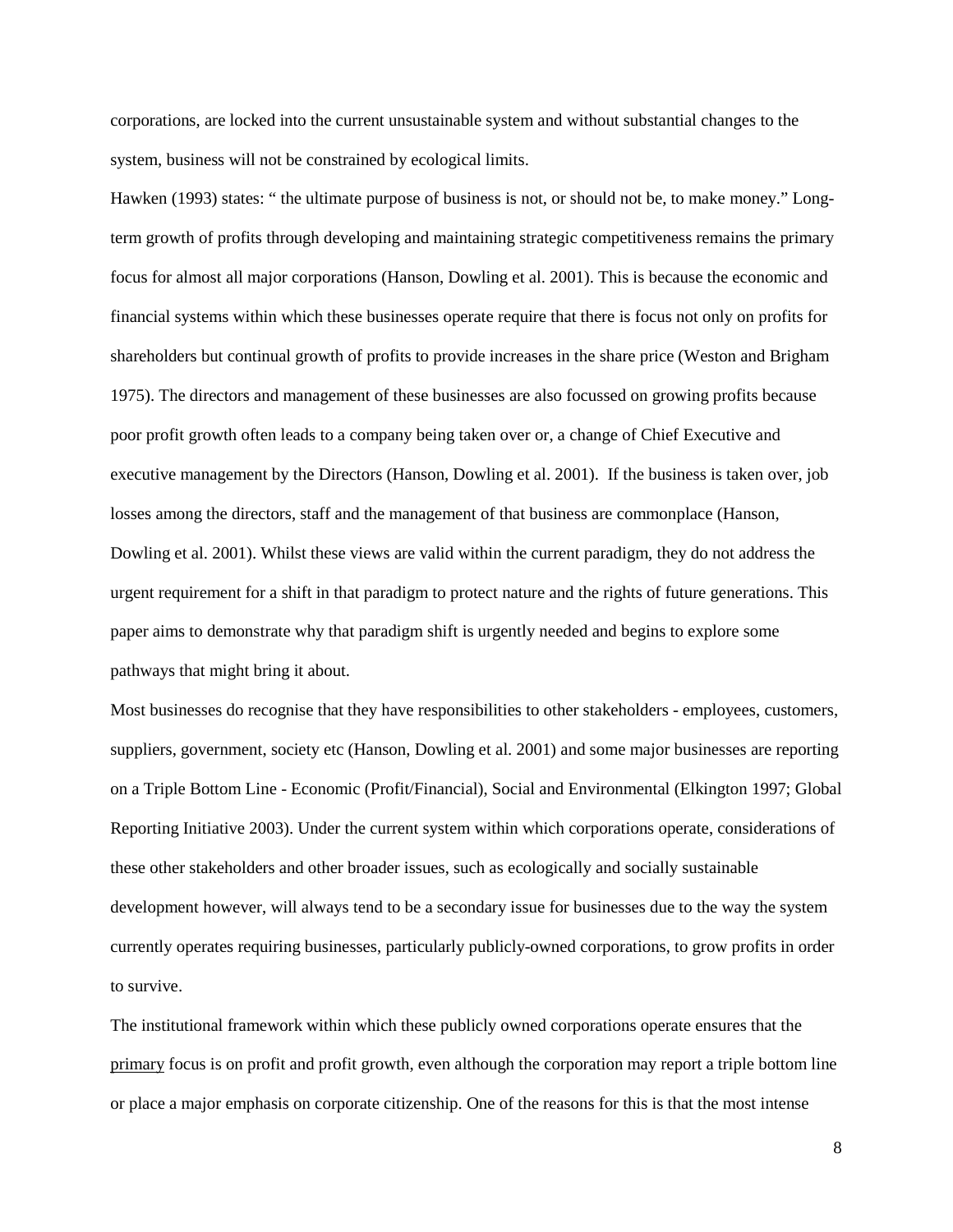scrutiny of the corporation almost always comes from the financial market, through stockbroker and fund manager analysts. The primary focus of these analysts is current and future corporate profits. As they can (and do) have a significant influence on the major shareholders of the corporation, they reinforce the primacy of profits as an objective within any triple bottom line. Growth of profits is usually achieved through increasing revenues, which is much easier in an economy that is growing. Hence the outcome that corporations are a major societal influence encouraging economic growth as a continued social priority. This growth is also often accompanied by increased resource use, pollution and emissions.

There is also pressure on business to continually reduce costs to increase profitability. Where this increase in profitability is achieved by dematerialisation or reduced energy usage, it will have some positive impact on ecological sustainability but where it is achieved by reduced labour input; it is likely to have an adverse impact on social sustainability. The triple bottom line, if it was a real triple bottom line with environmental and social issues being given equal or arguably more importance than profits could be compatible with some versions of what is referred to as the 3-pillars model of SD. The 3-pillars can represent economic growth, social and environmental development (WBCSD 2004). This paper will argue in a later section that particular version of this 3-pillars model of SD is preferred by the business sector in order to try to avoid the radical redesign of society that Hawken (1993) and others (Daly and Townsend 1993; Bossel 1998; Slaughter 2004) indicate is needed to progress towards SD. It will also argue in the next section that it is unsustainable for Economic Growth (growth of GNP and GWP as currently measured) to be one of the 3-pillars of SD.

### **Is Economic Growth compatible with Sustainable Development(SD)?**

"*Anyone who believes exponential growth can go on forever in a finite world is either a madman or an economist."* - Kenneth Boulding (1965)

Economic Growth is defined as "an increase in the total output of a nation over time. Economic growth is usually defined as the annual rate of increase in a nation's real GDP". Nominal GDP is the value at current market prices, of the total final output produced inside a country during a given year. Real GDP is nominal GDP corrected for price inflation (Samuelson and Nordhaus 2001).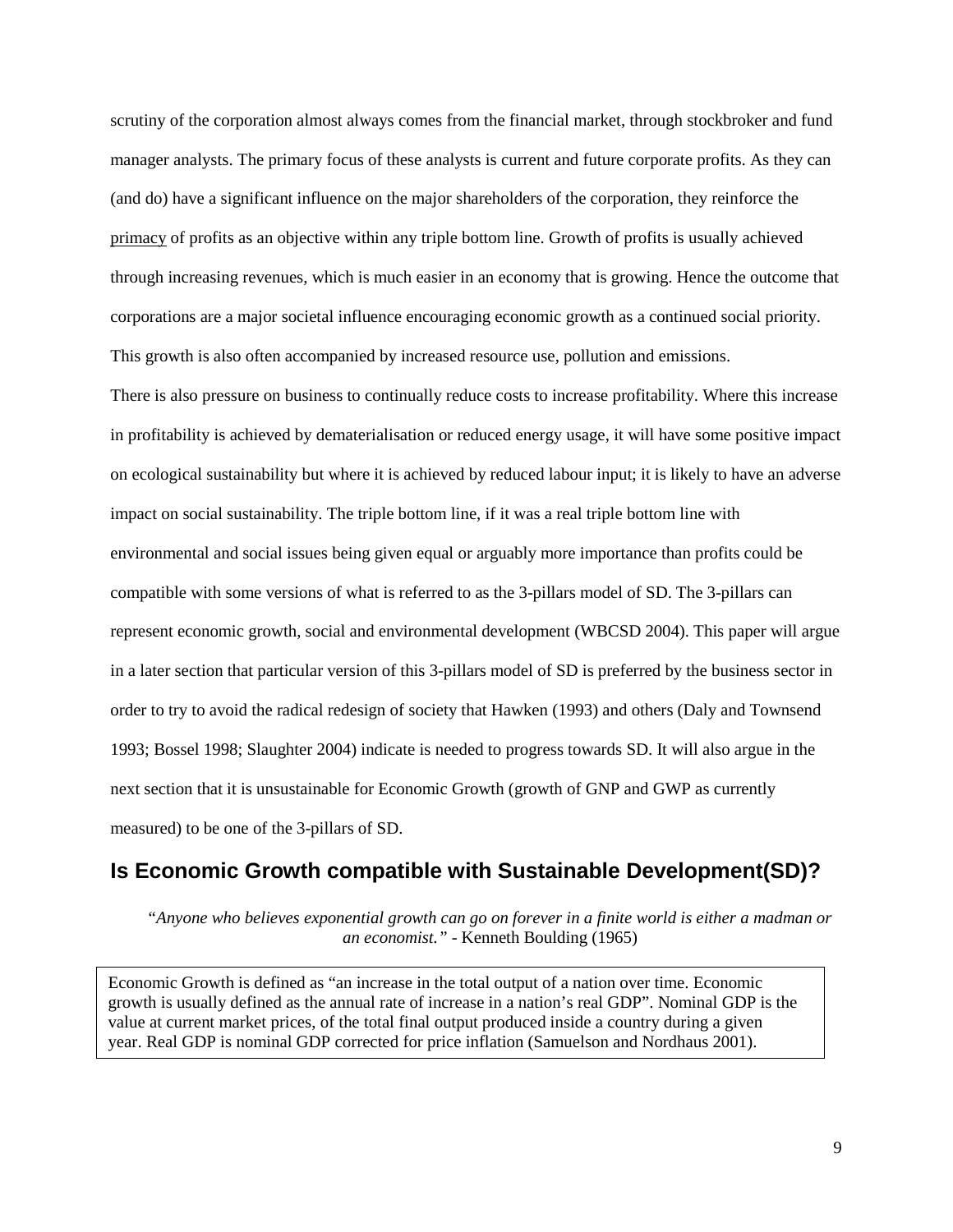The key issue in relation to whether continued economic growth is compatible with SD, the main argument relates to whether we can continue to grow the total output without breaching ecological constraints in terms of sources of materials and sinks for waste and pollution.

In 1972, Donella Meadows was the lead author of "*The Limits to Growth*" which was one of the first books to question whether economic growth was unsustainable (Meadows 1972). One of its main conclusions was:

*"If the present growth trends in world population, industrialization, pollution, food production, and resource depletion continue unchanged, the limits to growth on this planet will be reached sometime within the next 100 years. The most probable result will be a sudden and uncontrollable decline in both population and industrial capacity."*

A subsequent book *"Beyond the Limits - Global Collapse or a Sustainable Future"* (Meadows, Meadows et al. 1992) puts the argument even more strongly that economic growth was endangering the ecological limits of the planet. It argued that that in spite of the world's improved technologies, the greater awareness, the stronger environment policies, many resource and pollution flows had already grown beyond their sustainable limits. It claimed that the human world is already beyond its limits and the present way of doing things is unsustainable. It also notes that:

*"our planet develops over time without growing. Our economy, a sub-system of the finite and nongrowing earth, must eventually adapt to a similar pattern of development".*

The recent work published on the Ecological Footprint (Wackernagel, Schulz et al. 2002) confirms this view and suggests that with current consumption patterns we reached the ecological carrying capacity of the earth in the 1970's and by 1999 exceeded its carrying capacity by 20%, an unsustainable level. Further economic growth is therefore going to make the situation even more unsustainable, as there is no significant evidence of substantial decoupling between economic growth and resource use and sink use(OECD 2002). Resource use, waste and greenhouse gas emissions are still increasing in most OECD countries, including Australia, albeit at a slightly slower rate than overall economic growth (OECD 2002). Despite this, in Australia and most developed countries, economic growth is still seen as a major social priority in the dominant construction of social reality, supported by all of the major political parties and relatively unquestioned by most institutions and other parts of society, particularly the business sector.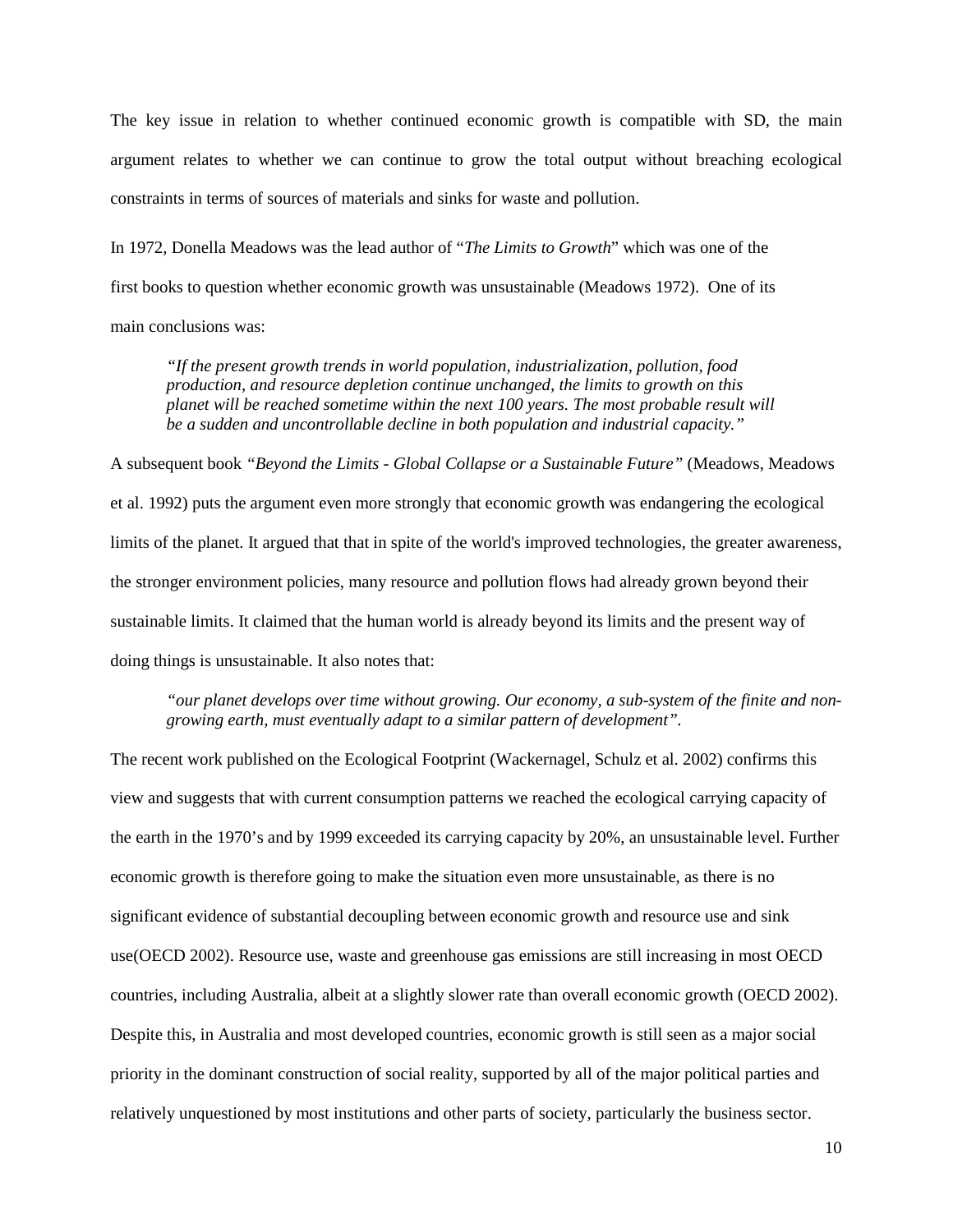In addition there is strong evidence from Australia (The Australia Institute 2002; Hamilton 2003) and most other developed countries (Daly and Farley 2004) that increasing GNP has ceased to be a good measure of increasing human welfare for all developed countries since about 1980. It also does not increase happiness (Hamilton 2003; Layard 2003).

Daly has recognized the problem of "Uneconomic Growth"– where the environmental and social costs of economic growth are more than the benefits of increased output and the need for a "Steady-state economy"(Daly and Farley 2004) . In Australia and many developed countries, the evidence indicates that we are pursuing uneconomic growth or, put another way, unsustainable economic growth and we need to move to an ecologically sustainable steady-state economy, which meets the ecological system conditions outlined in a later section on Ecological Sustainability and the New Environmental Paradigm.

## **Models to progress Sustainable Development**

This section reviews briefly the 2 predominant models of sustainable development. These two models are illustrated in the following diagrams based on those included in the *1996 Australia: State of Environment Report*.

# **Figure 1: Two Different Models of SD (State of the Environment Advisory Council 1996 Ch10 p12) Three Pillars Model of SD Nested System Model of ESD**



The *1996 Australia: State of Environment Report* describes the nested system model as

*"the decision making model needed for an ecologically sustainable future for Australia. It recognises that the economy is a sub-set of society, since many important aspects of society do not involve economic activity. Similarly, it acknowledges that human society is totally constrained by*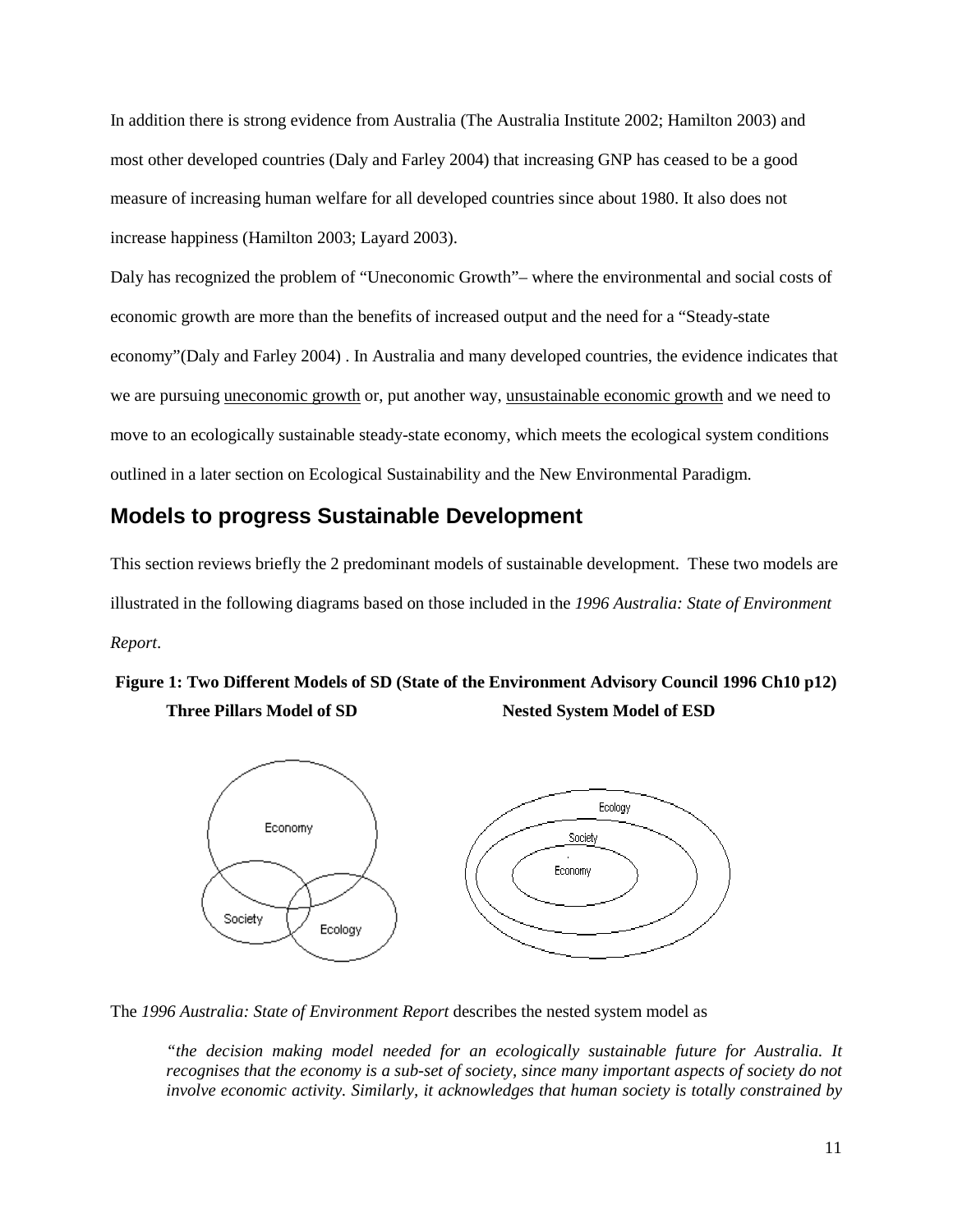*the natural ecology of our planet. It requires integration of ecological thinking into all social and economic planning"* (State of the Environment Advisory Council 1996).

This raises the question of why given such a major respected report, endorsed by the Australian Government 8 years ago, indicates the need to move away from the 3-pillars model of SD to a nested system model to achieve progress toward SD, the dominant model of SD in Australia is the 3-pillars model. Environment Australia, in its 2002 report, *Are We Sustaining Australia*, continues with an approach consistent with the 3-pillars model (Environment Australia 2002; McGregor 2003).

### **SD Models, Dominant Social Paradigms and Worldviews**

What is SD? There are multiple definitions including the 2 quoted earlier in this paper. This question relates to what these definitions are trying to represent. They represent an author's or speaker's (often on behalf of an organisation) view of a preferred future social reality, in which case, there may be almost 6 billion views of what is sustainable development. Every thinking human on the planet can have a view of a future preferred social reality. In many developing countries, sustainable development may represent having enough food and basic shelter. My view, supported by the arguments and evidence given in this paper, is that SD requires a shift from the Dominant Social Paradigm(DSP) to a New Environmental Paradigm(NEP), as outlined by Milbrath(1994). The DSP represents the prevailing worldview, a problem that Richard Slaughter(Slaughter 1996) sums up extremely well:

*"For several decades evidence has been mounting that the worldview upon which the industrial system - and hence the entire modern world - is built, is defective. In earlier times critics of progress could be silenced or ignored. But that is no longer the case. With each passing year the global system is sending increasingly clear messages to humanity. The signals of stress and over-use suggest that we should moderate our collective impacts, develop a greater respect for natural systems and moderate industrial exploitation with long-term stewardship - all of which are easy to discuss but almost certainly impossible to achieve within a taken-for-granted industrial worldview."*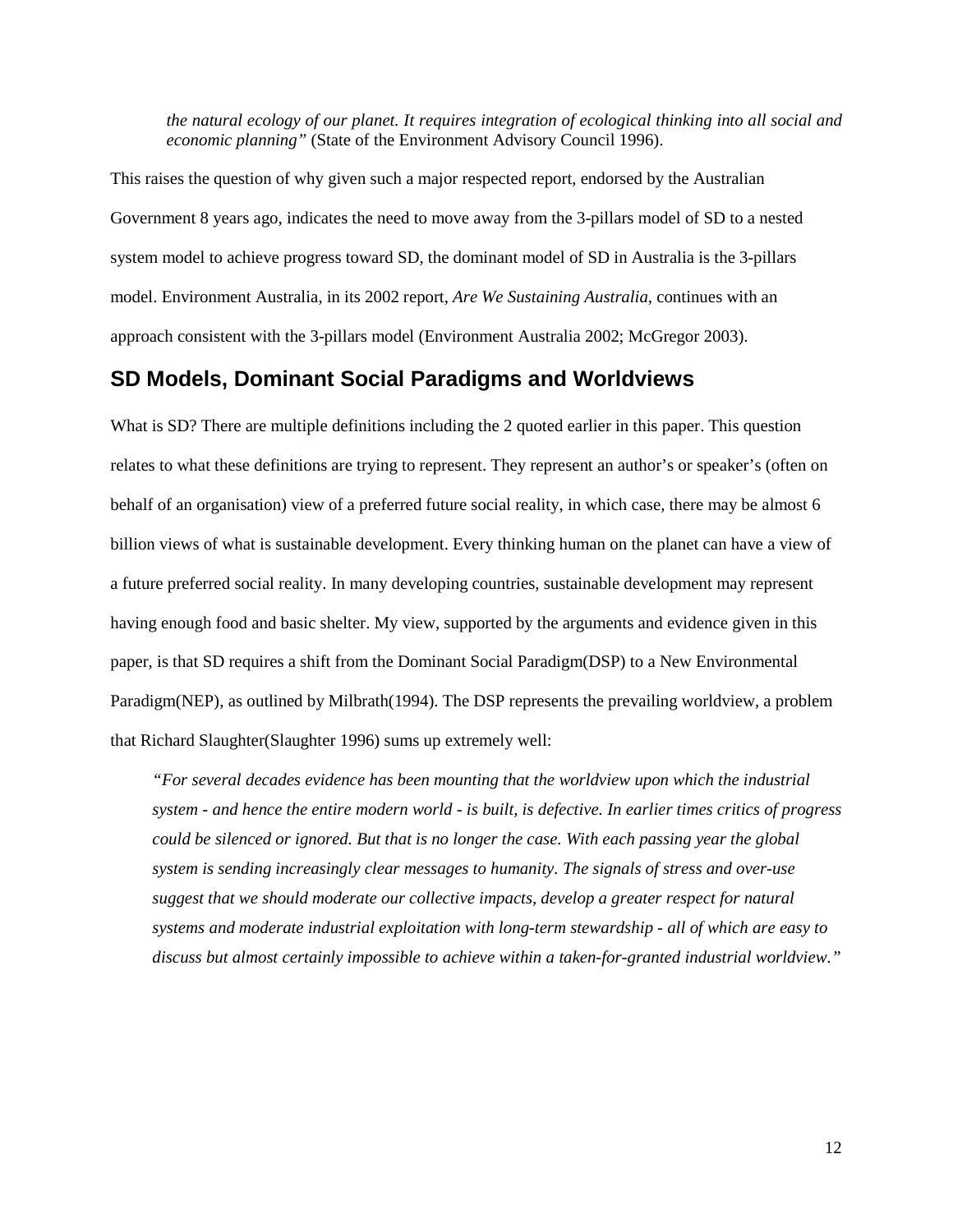### **Ecological Sustainability and the New Environmental Paradigm (NEP)**

The NEP represents a preferred worldview of a future society that is ecologically sustainable, which leads to the question of what is ecologically sustainable. Karl Hendrik Robert and colleagues have answered this question and the answer has been endorsed by leading scientists (Robèrt 1997).

They agree that the three ecological system conditions that a sustainable society would need to meet are:

- There is no increase in concentrations of substances extracted from the Earth's crust.
- There is no increase in concentrations of substances produced by society.
- There is no physical impoverishment by over-harvesting or other forms of ecosystem manipulation.

As most business executives and business academics know, organisational change is hard to achieve and major organisational change is even harder to achieve (Dunphy, Andrew et al. 2003). The foregoing suggests that major societal change is needed for SD is made even more difficult by the system within which the business sector operates, as outlined previously, and the resulting preference for an overlapping system model.

### **An Integral Approach to Ecologically Sustainable Development**

Resolving these extremely difficult issues involved in a major societal transformation is incredibly challenging. This may help explain why we have made so little progress towards Ecologically Sustainable Development in the 30 years since the DSP was challenged by *Limits to Growth* (Meadows 1972). In 2002, the Australian Government acknowledged that it was not clear "whether our economic development is safeguarding the welfare of future generations" and whether we are "maintaining essential ecological processes and life support systems (Environment Australia 2002)". In other words, Australian society does not know whether it is meeting the stakeholder needs of future generations and the environment. An integrated, holistic view is therefore needed for ecologically and socially sustainable development. A useful framework for taking this integrated, holistic approach has been developed by Ken Wilber in his Integral All Quadrants All Levels (AQAL) model (Wilber 2001). This model seeks to integrate the 4 quadrants of knowledge – the scientific, the systemic (the more objective parts of knowledge) with the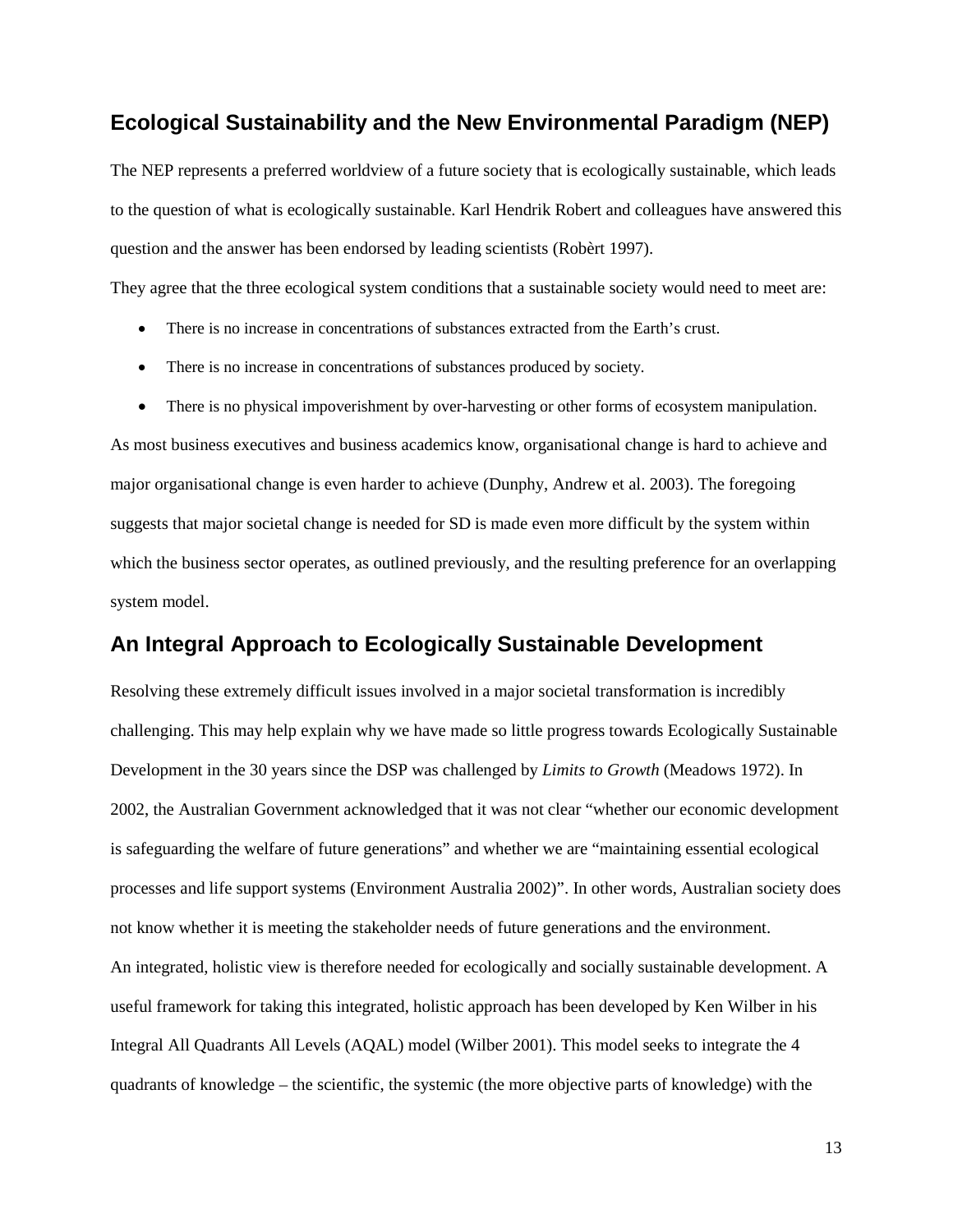subjective parts of knowledge (personal and cultural). He proposes a model of development that seeks to include more people at each level of development, however, this model of development is primarily focused on personal and social development with a basic requirement in line with the  $4<sup>th</sup>$  system condition of the Natural Step Model that "resources are used fairly and efficiently in order to meet basic human needs worldwide" (Robert, Schmidt-Bleek et al. 2002). This model is shown below:





### **Conclusions and Recommendations**

For the reasons outlined in this paper, it is almost impossible for the business to make the required progress towards Ecologically Sustainable Development because their leaders are severely constrained by the systems within Dominant Social Paradigm (DSP) and the dominant worldview in the business sector. This worldview that predominates is that the DSP can continue and still achieve Sustainable Development. This paper aimed to demonstrate that major changes are required at the societal level to move from the current unsustainable Dominant Social Paradigm to a sustainable New Environmental Paradigm. The dominant culture in Australasian and developed countries associates happiness with growing disposable income and increased consumption, reinforced by billions of dollars of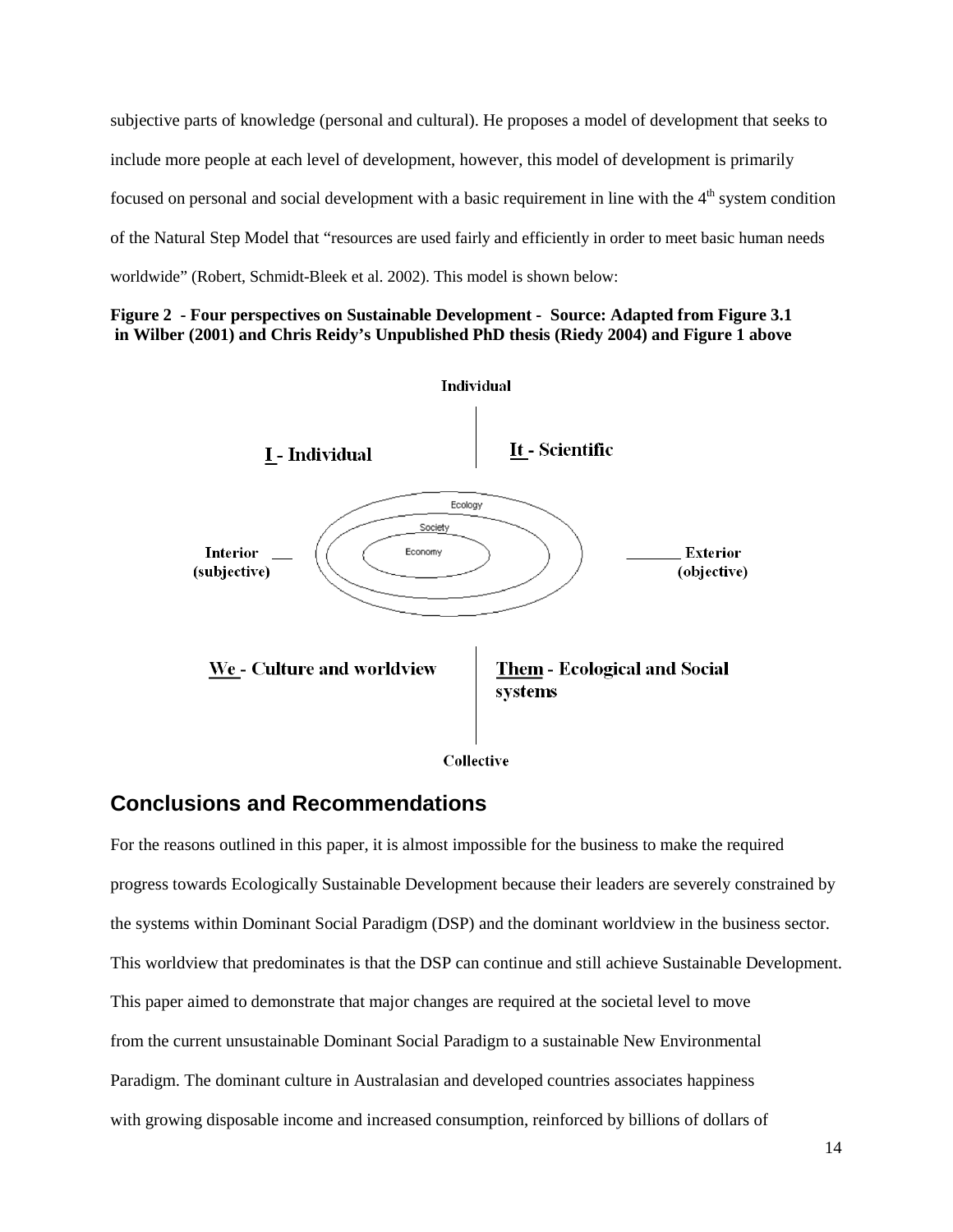advertising (Hamilton 2003). However, as discussed previously there is strong and increasing evidence that beyond a certain level (already exceeded by developed countries) increased consumption resulting in increased per capita GDP does not make us happier or increase societal welfare. Government, business, other organisations and society still remain reluctant to commence the necessary and urgently required shift from the current Dominant Social Paradigm to the New Environmental Paradigm required for Ecologically Sustainable Development. Because moving to an Integral Model of Sustainable Development will involve massive societal change, it will be far from easy but I suggest that it is the most critical and urgent societal priority which governments, business, other organisations and you and I should focus on.

I will leave you with a unacademic quote from the Lorax by Dr Seuss:

### *"Unless someone like you cares a whole lot, Nothing is going to get better,*  $I_t$ <sup>2</sup>  $I_t$ <sup>2</sup>

### **References:**

- Bossel, H. (1998). Earth at a Crossroads: Paths to a Sustainable Future. Cambridge, UK, Cambridge.
- Boulding, K. E. (1965). Earth as a Space Ship. Washington State University Committee on Space Sciences.
- Boumans, R.et al (2002). "Modeling the dynamics of the integrated earth system and the value of global ecosystem services using the GUMBO model." Ecological Economics 41: 529–560.
- Bulkeley, H. (2000). "Discourse coalitions and the Australian climate change policy network." Environment and Planning C: Government and Policy 18: pp. 727-48.
- Costanza, R. (1999). "Four Visions of the Century Ahead: Will it be Star Trek, Ecotopia, Big Government or Mad Max." The Futurist(February): 23-28.
- Daly, H.et al (2004). Ecological Economics: principles and applications. Washington, DC, USA, Island Press.
- Daly, H.et al, Eds. (1993). Valuing the earth : economics, ecology, ethics. Cambridge, Mass, USA, MIT Press.
- Derber, C. (1998). Corporation Nation: how corporations are taking over our lives and what we can do about it. New York, USA, St Martin's Press.
- Dunphy, D.et al (2003). Organizational Change for Corporate Sustainability. London, UK, Routledge.
- Elkington, J. (1997). Cannibals With Forks : The Triple Bottom Line Of 21st Century Business. Oxford, UK, Capstone.
- Environment Australia (2002). Are We Sustaining Australia? Report Against Headline Sustainability Indicators. 2002.
- Global Reporting Initiative (2003). A Common Framework for Sustainability Reporting, Global Reporting Initiative. 2003.
- Hamilton, C. (2003). Growth Fetish. Crows Nest, NSW, Australia, Allen & Unwin.
- Hamilton, C.et al (2003). Downshifting in Australia: A sea-change in the pursuit of happiness. Canberra, Australia, The Australia Institure.